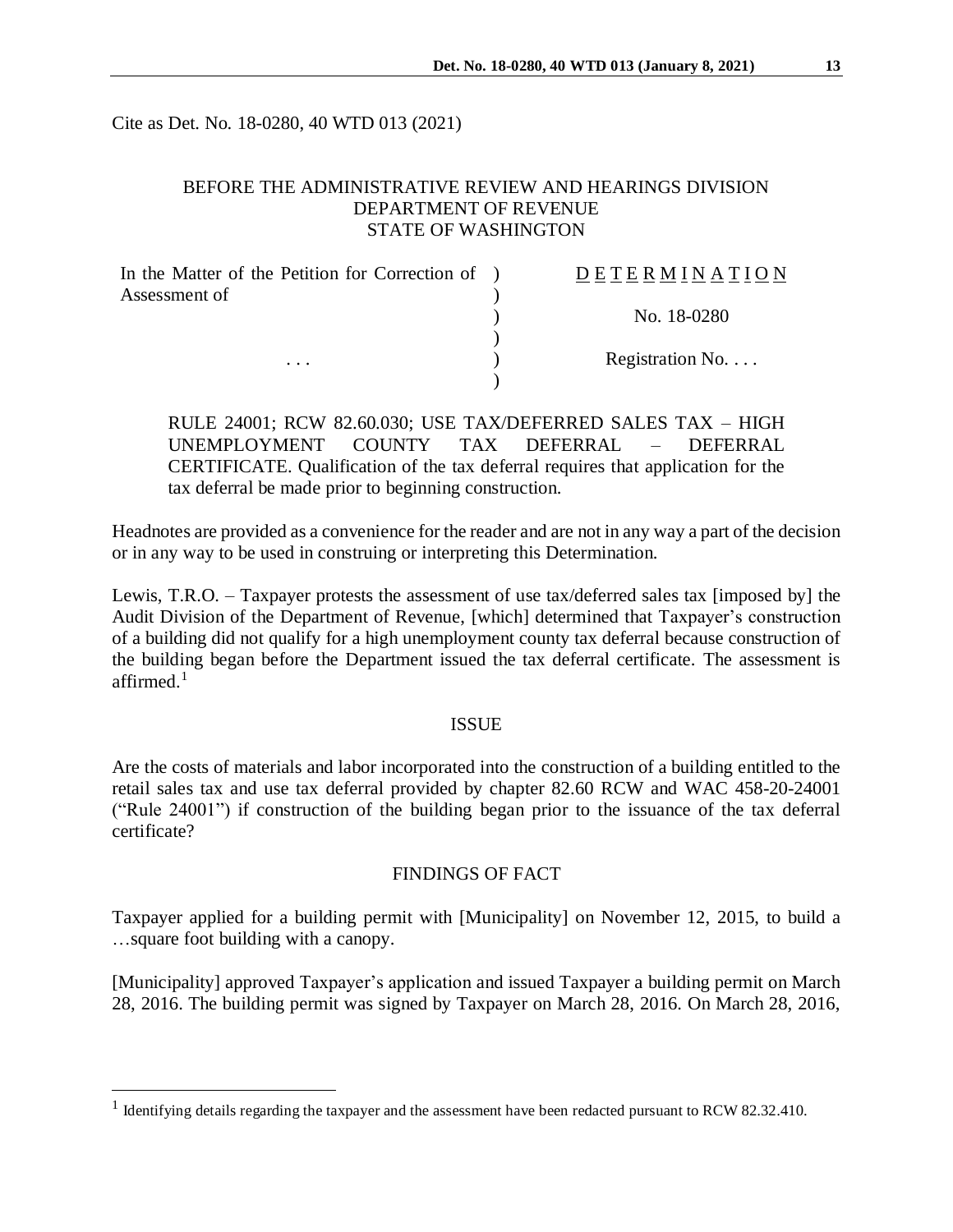Taxpayer paid [Firm]  $\$\dots$  for the building permits.<sup>2</sup> A code enforcer for [Municipality] completed a footing inspection on April 27, 2016.

On May 2, 2016, Taxpayer applied for a retail sales tax deferral. On May 3, 2016, the Department issued retail tax deferral certificate # . . . with an effective date of May 3, 2016.

On May 5, 2016, [Municipality] issued a renewal of the building permit. The May 5, 2016 permit had the same number and same information as the [permit] issued on March 28, 2016.

During October 2017, the Department contacted Taxpayer to tour the facility and review the documentation related to the building of the structure. The review revealed that work had started on the building prior to the Department's issuance of the deferral.

On January 12, 2018, the Department issued a  $\frac{1}{2}$ ... assessment to Taxpayer.<sup>3</sup> The assessment represented use tax assessed on the disallowed deferral of tax on materials and labor incorporated into the building's construction.

Taxpayer disagreed with the assessment. On February 12, 2018, Taxpayer filed a petition requesting correction of the assessment. Taxpayer maintained that the assessment was issued in error because the deferral certificate was issued on May 3, 2016 and the building permit was issued on May 5, 2016.

# ANALYSIS

Chapter 82.60 RCW provides for a sales tax and use tax deferral program to promote economic stimulation and new employment opportunities in certain distressed areas of the state. To qualify for the deferral program the investment must meet certain criteria. RCW 82.60.020(4)(a) defines "eligible investment project" as ". . . an investment project that is located, as of the date the application required by RCW 82.60.030 is received by the department, in an eligible area as defined in subsection (3) of this section."

"Investment project" for the tax deferral program means "an investment in qualified buildings or qualified machinery and equipment, including labor and services rendered in the planning, installation, and construction of the project." RCW 82.60.020(6).

RCW 82.60.030(1) expressly provides, "Application for deferral of taxes under this chapter must be made before initiation of the construction of the investment project or acquisition of equipment or machinery." Rule 24001(7) adds, "Persons, applying after construction is initiated or finished or after possession of machinery and equipment, are not eligible for the program."

RCW 82.60.020(5) states that "'Initiation of Construction' has the same meaning as in RCW 82.63.010." RCW 82.63.010 defines "Initiation of Construction" to mean "the date that a building

 $\overline{a}$ 

<sup>&</sup>lt;sup>2</sup> The  $\frac{1}{2}$ ... payment consisted of  $\frac{1}{2}$ ... Building Permit – Building, Structures & Equipment;  $\frac{1}{2}$ ... Building Permit – Plan Checking Fees -03/28/2016; and \$ . . . Building Permit – State Building Code Fee – 03/28/2016.

<sup>&</sup>lt;sup>3</sup> The \$... assessment consisted of \$... in use tax/deferred sales tax, \$... in interest, and a \$... assessment penalty.